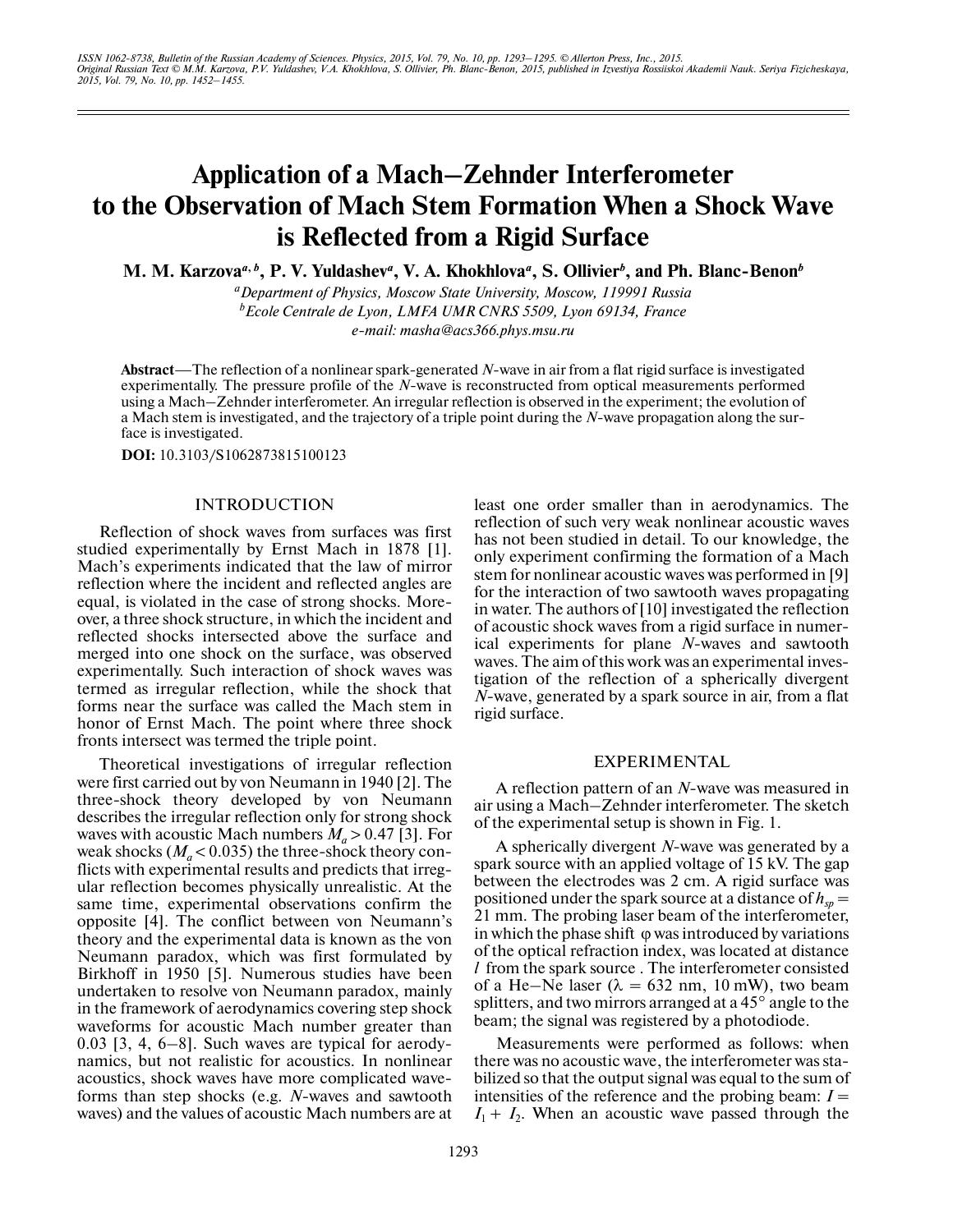

**Fig. 1.** Schematic of the experimental setup with a Mach– Zehnder interferometer: (a) top view and (b) side view onto the reflecting surface.

probing beam, light intensity formed by the interfer ence of two beams at the photodiode surface was described by the following equation:

$$
I = I_1 + I_2 + 2\sqrt{I_1 I_2} \cos \varphi.
$$
 (1)

Neglecting light refraction of the probing light beam and taking into account radial symmetry of the wavefront, the optical phase difference  $\varphi$  can be written as the direct Abel transform of the refractive index *n*:

$$
\varphi(R) = \frac{4\pi}{\lambda} \int_{r}^{\infty} \frac{n(r)rdr}{\sqrt{r^2 - R^2}},
$$
\n(2)

where *R* is the distance from the spark source. Reduc ing the phase from optical signal (1) and applying the inverse Abel transform to expression (2), the refractive index *n* was reconstructed. The acoustic pressure in the wave was calculated with Gladstone relationship  $p = nc_0^2 / G$  [11], where  $c_0$  is the speed of light in air and  $G = 0.000226$  m<sup>3</sup>/kg is the Gladstone constant when  $\lambda = 632$  nm. As it was shown earlier in [12], the temporal resolution of the interferometer was 0.4 μs.

The reflection pattern reconstructed using the Mach–Zehnder interferometer is presented in Fig. 2a for distance  $l = 25$  cm. This pattern represents the results from measuring wave profiles at distances *h* above the rigid surface in the range of 2 to 30 mm with steps of 2 mm. Profiles of 150 charges of the spark source, from which one average profile was later



**Fig. 2.** Spatiotemporal characteristics of the acoustic field generated when an *N*-wave reflects from the surface: (a) reflection pattern, (b) structure of the leading front, and (c) reconstructed profiles of the *N*-wave at different heights *h* above the surface.

selected (i.e., the profile in which the values of the peak positive and negative pressures, and the time of wave arrival, were closest to the average values calcu lated for all of the spark charges). The pressure levels of the acoustic wave are indicated by different colors.

It is clear from Fig. 2a that the leading front of the *N*-wave is reflected from the surface in an irregular way. Only one front (the Mach stem) forms at dis tances  $h \le 6$  mm; starting at  $h = 8$  mm, it splits into two fronts (of incident and reflected waves). The structure of the leading front in the vicinity of the triple point is shown in Fig. 2b, where the Mach stem separation into two fronts is observed. The irregular reflection was observed only for the front shock of the *N*-wave; the rear shock reflected regularly, since it was smother and had greater shock rise time. In the wave profiles shown in Fig. 2c for different heights *h* above the surface, the fronts of the incident and reflected waves (the profiles at  $h = 2$  mm) were first observed in the structure of the front shock and subsequently diverged from one another.

We also measured the trajectory of a triple point during the Mach stem propagation along the surface (Fig. 3). The experimental data are well approximated by the linear dependence within the limits of distances *l* studied in the experiment. The distance *h* minimally possible for measurement was 2 mm; however, linear interpolation of this dependence in the direction of reducing the Mach stem predicts that the regular reflection becomes irregular at  $l = 8$  cm. It should be noted that the results of numerical modeling presented